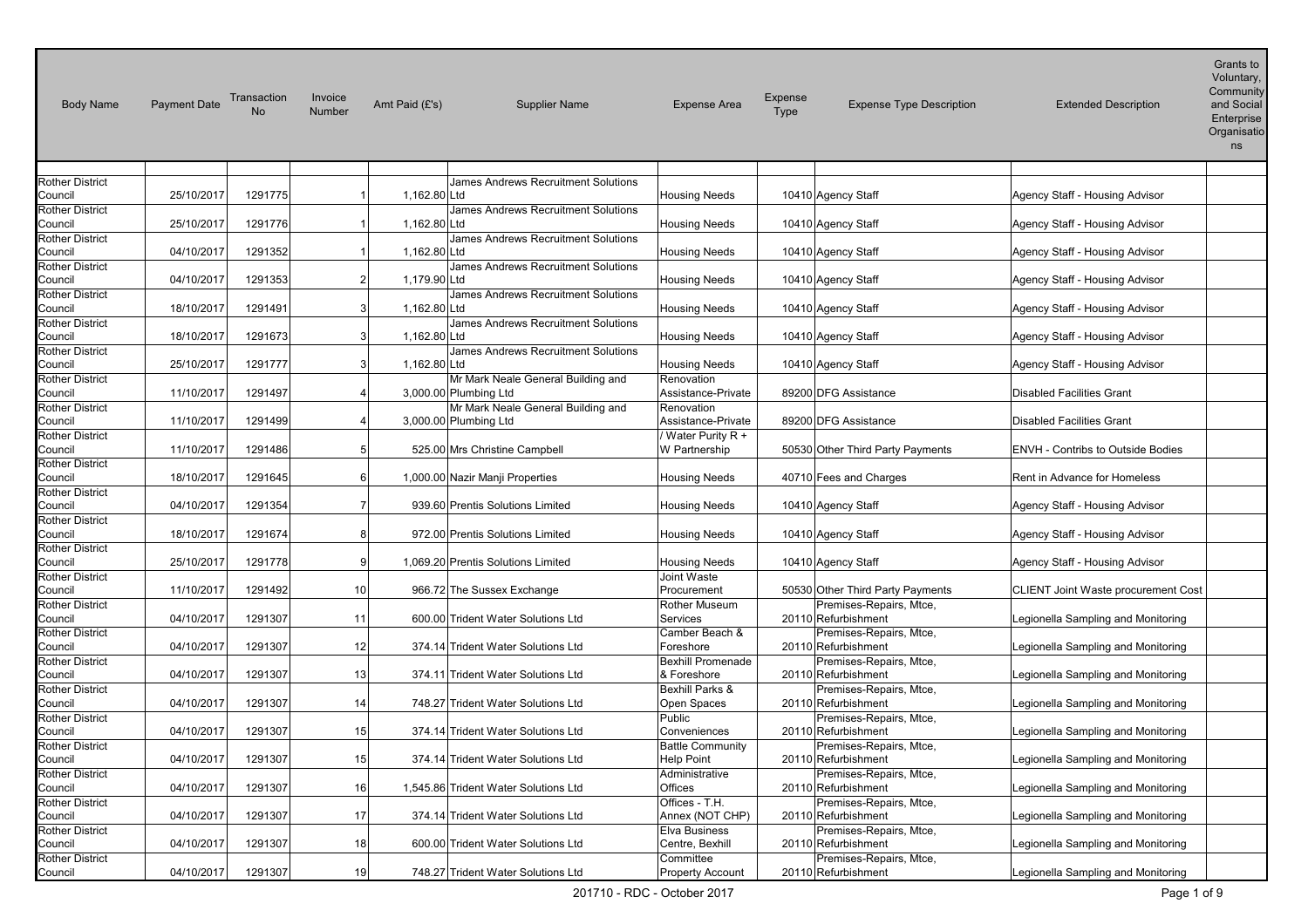| <b>Body Name</b>                  | <b>Payment Date</b> | Transaction<br><b>No</b> | Invoice<br>Number | Amt Paid (£'s)     | <b>Supplier Name</b>                   | <b>Expense Area</b>                     | Expense<br>Type | <b>Expense Type Description</b>                | <b>Extended Description</b>         | Voluntary,<br>Community<br>and Social<br>Enterprise<br>Organisatio<br>ns |
|-----------------------------------|---------------------|--------------------------|-------------------|--------------------|----------------------------------------|-----------------------------------------|-----------------|------------------------------------------------|-------------------------------------|--------------------------------------------------------------------------|
| <b>Rother District</b>            |                     |                          |                   |                    |                                        | Administrative                          |                 | Premises-Repairs, Mtce,                        |                                     |                                                                          |
| Council                           | 04/10/2017          | 11002931                 | 20                |                    | -585.86 Trident Water Solutions Ltd    | Offices                                 |                 | 20110 Refurbishment                            | Legionella Sampling and Monitoring  |                                                                          |
| <b>Rother District</b><br>Council | 25/10/2017          | 1291599                  | 21                |                    | 1,000.00 18 Hours Ltd ( Mandy Curtis ) | Tourism                                 |                 | 50410 Grants - Other Organisations             | Bexhill Marketing                   | Yes                                                                      |
| <b>Rother District</b><br>Council | 11/10/2017          | 1291493                  | 22                |                    | 8,000.00 A and A J Bishop              | Renovation<br>Assistance-Private        |                 | 89200 DFG Assistance                           | <b>Disabled Facilities Grant</b>    |                                                                          |
| <b>Rother District</b><br>Council | 18/10/2017          | 1291670                  | 22                |                    | 8,000.00 A and A J Bishop              | Renovation<br>Assistance-Private        |                 | 89200 DFG Assistance                           | <b>Disabled Facilities Grant</b>    |                                                                          |
| <b>Rother District</b><br>Council | 18/10/2017          | 1291577                  | 23                |                    | $6,325.00$ A and A J Bishop            | Renovation<br>Assistance-Private        |                 | 89200 DFG Assistance                           | <b>Disabled Facilities Grant</b>    |                                                                          |
| <b>Rother District</b><br>Council | 11/10/2017          | 1291502                  | 24                |                    | 4,260.00 Abacus Playgrounds Ltd        | Bexhill Parks &<br>Open Spaces          |                 | Premises-Repairs, Mtce,<br>20110 Refurbishment | Parks - Playground Repairs          |                                                                          |
| <b>Rother District</b><br>Council | 11/10/2017          | 1291516                  | 25                |                    | 641.85 Accessible Solutions            | Renovation<br>Assistance-Private        |                 | 89200 DFG Assistance                           | <b>Disabled Facilities Grant</b>    |                                                                          |
| <b>Rother District</b><br>Council | 04/10/2017          | 1291395                  | 26                |                    | 2,520.00 ADM Training Ltd              | Human Resources                         |                 | 40110 Tools & Specialist Equipment             | Health and Safety Act Equipment     |                                                                          |
| <b>Rother District</b><br>Council | 25/10/2017          | 1291770                  | 27                | 1,920.00 AECOM Ltd |                                        | EH Pollution $R + W$<br>Partnership     |                 | 40110 Tools & Specialist Equipment             | EnvH- Air Quality Maintenance Contr |                                                                          |
| <b>Rother District</b><br>Council | 04/10/2017          | 1291382                  | 28                |                    | 1,094.98 Alfa Electric Ltd             | <b>Bexhill Promenade</b><br>& Foreshore |                 | Premises-Repairs, Mtce,<br>20110 Refurbishment | Repairs - Electrical Works          |                                                                          |
| <b>Rother District</b><br>Council | 18/10/2017          | 1291649                  | 29                |                    | 1,238.74 Alfa Electric Ltd             | Public<br>Conveniences                  |                 | Premises-Repairs, Mtce,<br>20110 Refurbishment | Repairs - Electrical Works          |                                                                          |
| <b>Rother District</b><br>Council | 18/10/2017          | 1291650                  | 30                |                    | 2,032.61 Alfa Electric Ltd             | Rother Museum<br>Services               |                 | Premises-Repairs, Mtce,<br>20110 Refurbishment | Specified Repairs and Works listed  |                                                                          |
| <b>Rother District</b><br>Council | 04/10/2017          | 1291339                  | 31                |                    | 1,420.61 Alfa Electric Ltd             | Committee<br><b>Property Account</b>    |                 | Premises-Repairs, Mtce,<br>20110 Refurbishment | Specified Repairs and Works listed  |                                                                          |
| <b>Rother District</b><br>Council | 04/10/2017          | 1291346                  | 32                |                    | 659.58 Alfa Electric Ltd               | Car Parks                               |                 | Premises-Repairs, Mtce,<br>20110 Refurbishment | Car Park Maintenance                |                                                                          |
| <b>Rother District</b><br>Council | 18/10/2017          | 1291573                  | 33                |                    | 1,477.62 Alfa Electric Ltd             | Property<br>Management                  |                 | 40110 Tools & Specialist Equipment             | Fire Alarm System                   |                                                                          |
| <b>Rother District</b><br>Council | 18/10/2017          | 1291576                  | 34                |                    | 2,594.76 Alfa Electric Ltd             | Property<br>Management                  |                 | 40110 Tools & Specialist Equipment             | Fire Alarm System                   |                                                                          |
| <b>Rother District</b><br>Council | 18/10/2017          | 1291557                  | 35                |                    | 958.72 Alfa Electric Ltd               | Camber Beach &<br>Foreshore             |                 | Premises-Repairs, Mtce,<br>20110 Refurbishment | Repairs - Electrical Works          |                                                                          |
| <b>Rother District</b><br>Council | 11/10/2017          | 1291501                  | 36                |                    | 822.53 Alfa Electric Ltd               | Renovation<br>Assistance-Private        |                 | 89200 DFG Assistance                           | <b>Disabled Facilities Grant</b>    |                                                                          |
| <b>Rother District</b><br>Council | 11/10/2017          | 1291503                  | 37                |                    | 8,500.00 Alfa Electric Ltd             | Renovation<br>Assistance-Private        |                 | 89200 DFG Assistance                           | <b>Disabled Facilities Grant</b>    |                                                                          |
| <b>Rother District</b><br>Council | 11/10/2017          | 1291505                  | 38                |                    | 5,000.00 Alfa Electric Ltd             | Renovation<br>Assistance-Private        |                 | 89200 DFG Assistance                           | <b>Disabled Facilities Grant</b>    |                                                                          |
| <b>Rother District</b><br>Council | 11/10/2017          | 1291521                  | 39                |                    | 1.072.61 Alfa Electric Ltd             | Renovation<br>Assistance-Private        |                 | 89200 DFG Assistance                           | <b>Disabled Facilities Grant</b>    |                                                                          |
| <b>Rother District</b><br>Council | 25/10/2017          | 1291759                  | 40                |                    | 680.36 Alfa Electric Ltd               | Public<br>Conveniences                  |                 | Premises-Repairs, Mtce,<br>20110 Refurbishment | Repairs - Electrical Works          |                                                                          |
| <b>Rother District</b><br>Council | 11/10/2017          | 1291480                  | 41                |                    | 3,000.00 Alfa Electric Ltd             | Renovation<br>Assistance-Private        |                 | 89200 DFG Assistance                           | <b>Disabled Facilities Grant</b>    |                                                                          |
| <b>Rother District</b><br>Council | 11/10/2017          | 1291481                  | 42                |                    | 3.652.70 Alfa Electric Ltd             | Renovation<br>Assistance-Private        |                 | 89200 DFG Assistance                           | <b>Disabled Facilities Grant</b>    |                                                                          |
| <b>Rother District</b><br>Council | 25/10/2017          | 1291774                  | 43                |                    | 2,123.25 Alfa Electric Ltd             | Renovation<br>Assistance-Private        |                 | 89200 DFG Assistance                           | <b>Disabled Facilities Grant</b>    |                                                                          |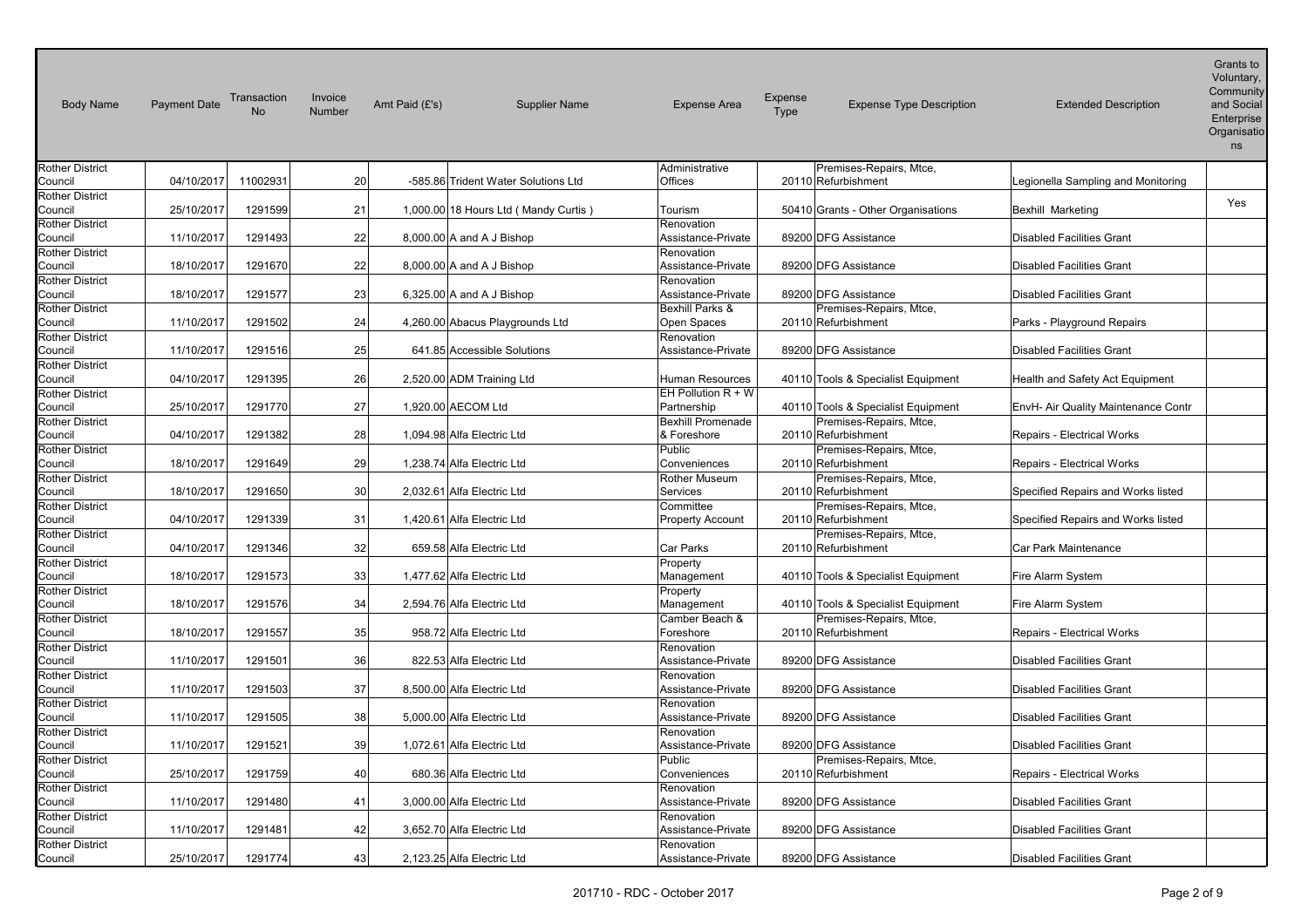| <b>Body Name</b>                  | <b>Payment Date</b> | Transaction | Invoice<br><b>Number</b> | Amt Paid $(E's)$     | <b>Supplier Name</b>                       | <b>Expense Area</b>                   | Expense<br>Type | <b>Expense Type Description</b>      | <b>Extended Description</b>                | Voluntary,<br>Community<br>and Social<br>Enterprise<br>Organisatio<br>ns |
|-----------------------------------|---------------------|-------------|--------------------------|----------------------|--------------------------------------------|---------------------------------------|-----------------|--------------------------------------|--------------------------------------------|--------------------------------------------------------------------------|
| <b>Rother District</b>            |                     |             |                          |                      |                                            | <b>Sussex Training</b>                |                 |                                      |                                            |                                                                          |
| Council                           | 11/10/2017          | 1291489     | 44                       |                      | 1,440.00 Amanda Wilsher Associates         | Partnership                           | 10910 Training  |                                      | <b>Sussex Train Consor-Training Course</b> |                                                                          |
| <b>Rother District</b>            |                     |             |                          |                      |                                            | <b>Sussex Training</b>                |                 |                                      |                                            |                                                                          |
| Council                           | 11/10/2017          | 1291489     | 45                       |                      | 80.16 Amanda Wilsher Associates            | Partnership                           |                 | 50530 Other Third Party Payments     | STC - Travel and subsistence               |                                                                          |
| <b>Rother District</b>            |                     |             |                          |                      |                                            | EH Dog Control R                      |                 |                                      |                                            |                                                                          |
| Council                           | 04/10/2017          | 1291316     | 46                       |                      | 3,407.51 Animal Wardens Ltd                | + W Partnership                       |                 | 50530 Other Third Party Payments     | Service fee paid to Third Parties          |                                                                          |
| <b>Rother District</b>            |                     |             |                          |                      |                                            | EH Dog Control R                      |                 |                                      |                                            |                                                                          |
| Council                           | 04/10/2017          | 1291317     | 47                       |                      | 3,887.40 Animal Wardens Ltd                | + W Partnership                       |                 | 50530 Other Third Party Payments     | Service fee paid to Third Parties          |                                                                          |
| <b>Rother District</b>            |                     |             |                          |                      |                                            |                                       |                 |                                      |                                            |                                                                          |
| Council                           | 18/10/2017          | 1291671     | 48                       |                      | 650.00 Ark Residential Letting Ltd         | <b>Housing Needs</b>                  |                 | 40710 Fees and Charges               | Rent in Advance for Homeless               |                                                                          |
| <b>Rother District</b>            |                     |             |                          |                      | Association for Public Service Excellence  |                                       |                 |                                      |                                            |                                                                          |
| Council                           | 04/10/2017          | 1291345     | 49                       | 1,353.00 (APSE)      |                                            | <b>Financial Services</b>             |                 | 40750 Subscriptions to Organisations | Subscription to Organisations              |                                                                          |
| <b>Rother District</b>            |                     |             |                          |                      |                                            | Other Apportionble                    |                 |                                      |                                            |                                                                          |
| Council                           | 04/10/2017          | 11002934    | 50                       | 14,438.40 BDO LLP    |                                            | Overheads                             |                 | 50530 Other Third Party Payments     | <b>Audit Commission Fees</b>               |                                                                          |
| <b>Rother District</b>            |                     |             |                          |                      |                                            | Representng Local                     |                 |                                      |                                            |                                                                          |
| Council                           | 11/10/2017          | 1291485     | 51                       |                      | 794.40 Beckwith Consulting Ltd             | Interest                              |                 | 41510 Members Conference Expenses    | Members Training/Conference Fees           |                                                                          |
| <b>Rother District</b>            |                     |             | 52                       |                      | 16,014.00 Bevan Brittan LLP                | Joint Waste                           |                 |                                      |                                            |                                                                          |
| Council                           | 11/10/2017          | 1291437     |                          |                      |                                            | Procurement                           |                 | 50530 Other Third Party Payments     | CLIENT Joint Waste procurement Cost        |                                                                          |
| <b>Rother District</b><br>Council | 11/10/2017          | 1291435     | 53                       |                      | 5,027.46 Bevan Brittan LLP                 | Joint Waste<br>Procurement            |                 | 50530 Other Third Party Payments     | CLIENT Joint Waste procurement Cost        |                                                                          |
| <b>Rother District</b>            |                     |             |                          |                      |                                            | Misc Land &                           |                 | Premises-Repairs, Mtce,              |                                            |                                                                          |
| Council                           | 25/10/2017          | 1291789     | 54                       |                      | 582.29 Bexhill Electrical Ltd              | Buildings                             |                 | 20110 Refurbishment                  | Parks- Electrical Works                    |                                                                          |
| <b>Rother District</b>            |                     |             |                          |                      |                                            |                                       |                 |                                      |                                            |                                                                          |
| Council                           | 04/10/2017          | 1291319     | 55                       |                      | 560.00 Bexhill Funeral Service             | Cemeteries                            |                 | 40710 Fees and Charges               | Parks- Public Health Burials               |                                                                          |
| <b>Rother District</b>            |                     |             |                          |                      |                                            | Rother Museum                         |                 | SLAs - Voluntary Assoc et al         | Rother Museum Services - Annual            |                                                                          |
| Council                           | 25/10/2017          | 1291773     | 56                       |                      | 2,125.00 Bexhill Museum Ltd                | Services                              |                 | 50310 (Committee Approved)           | <b>Support Grant</b>                       | Yes                                                                      |
| <b>Rother District</b>            |                     |             |                          |                      |                                            | EH Pollution $R + W$                  |                 |                                      |                                            |                                                                          |
| Council                           | 11/10/2017          | 1291476     | 57                       |                      | 1,364.00 C P J Field & Co Ltd              | Partnership                           |                 | 40710 Fees and Charges               | Parks- Public Health Burials               |                                                                          |
| <b>Rother District</b>            |                     |             |                          |                      |                                            | EH Pollution $R + W$                  |                 |                                      |                                            |                                                                          |
| Council                           | 11/10/2017          | 1291478     | 57                       |                      | 1,364.00 C P J Field & Co Ltd              | Partnership                           |                 | 40710 Fees and Charges               | Parks- Public Health Burials               |                                                                          |
| <b>Rother District</b>            |                     |             |                          |                      |                                            |                                       |                 | Computer Equip Maintenance (IT       |                                            |                                                                          |
| Council                           | 04/10/2017          | 1291348     | 58                       |                      | 892.25 Canon (UK) Ltd                      | <b>Printing Services</b>              | 41100 ONLY)     |                                      | Maintenance re Colourwave Printer          |                                                                          |
| <b>Rother District</b>            |                     |             |                          |                      |                                            |                                       |                 |                                      |                                            |                                                                          |
| Council                           | 20/10/2017          | 70050227    | 59                       |                      | -38,549.99 Capita Business Services Ltd    | Cost Of Collection                    |                 | 40710 Fees and Charges               | Fees and Charges                           |                                                                          |
| Rother District                   |                     |             |                          |                      |                                            |                                       |                 |                                      |                                            |                                                                          |
| Council                           | 20/10/2017          | 70050228    | 60                       |                      | 6,400.00 Capita Business Services Ltd      | Cost Of Collection                    |                 | 40710 Fees and Charges               | Fees and Charges                           |                                                                          |
| <b>Rother District</b>            |                     |             |                          |                      |                                            |                                       |                 |                                      |                                            |                                                                          |
| Council                           | 20/10/2017          | 70050229    | 61                       |                      | -6,400.00 Capita Business Services Ltd     | Cost Of Collection                    |                 | 40710 Fees and Charges               | Fees and Charges                           |                                                                          |
| <b>Rother District</b>            |                     |             |                          |                      |                                            |                                       |                 |                                      |                                            |                                                                          |
| Council                           | 20/10/2017          | 70050230    | 62                       |                      | -6,400.00 Capita Business Services Ltd     | Cost Of Collection                    |                 | 40710 Fees and Charges               | Fees and Charges                           |                                                                          |
| Rother District                   |                     |             |                          |                      |                                            |                                       |                 |                                      |                                            |                                                                          |
| Council                           | 20/10/2017          | 70050231    | 63                       |                      | 38,399.98 Capita Business Services Ltd     | Cost Of Collection                    |                 | 40710 Fees and Charges               | Fees and Charges                           |                                                                          |
| <b>Rother District</b>            |                     |             |                          |                      | Capita Treasury Solutions Ltd T/A Capita   | Treasury                              |                 |                                      |                                            |                                                                          |
| Council                           | 04/10/2017          | 11002929    | 64                       |                      | 2,700.00 Asset Services                    | Management                            |                 | 40710 Fees and Charges               | <b>Consultants Fees</b>                    |                                                                          |
| <b>Rother District</b>            |                     |             |                          |                      |                                            | Camber Beach &                        |                 |                                      |                                            |                                                                          |
| Council                           | 04/10/2017          | 1291356     | 65                       | 18,563.04 Care Signs |                                            | Foreshore                             |                 | 40110 Tools & Specialist Equipment   | Purchase of Signs                          |                                                                          |
| <b>Rother District</b>            |                     |             |                          |                      |                                            | <b>Sussex Training</b>                |                 |                                      |                                            |                                                                          |
| Council                           | 18/10/2017          | 1291643     | 66                       |                      | 1,440.00 Cascade Training and Coaching Ltd | Partnership                           | 10910 Training  |                                      | Sussex Train Consor-Training Course        |                                                                          |
| <b>Rother District</b><br>Council | 18/10/2017          | 1291643     | 67                       |                      | 26.28 Cascade Training and Coaching Ltd    | <b>Sussex Training</b><br>Partnership |                 | 50530 Other Third Party Payments     | STC - Travel and subsistence               |                                                                          |
|                                   |                     |             |                          |                      |                                            |                                       |                 |                                      |                                            |                                                                          |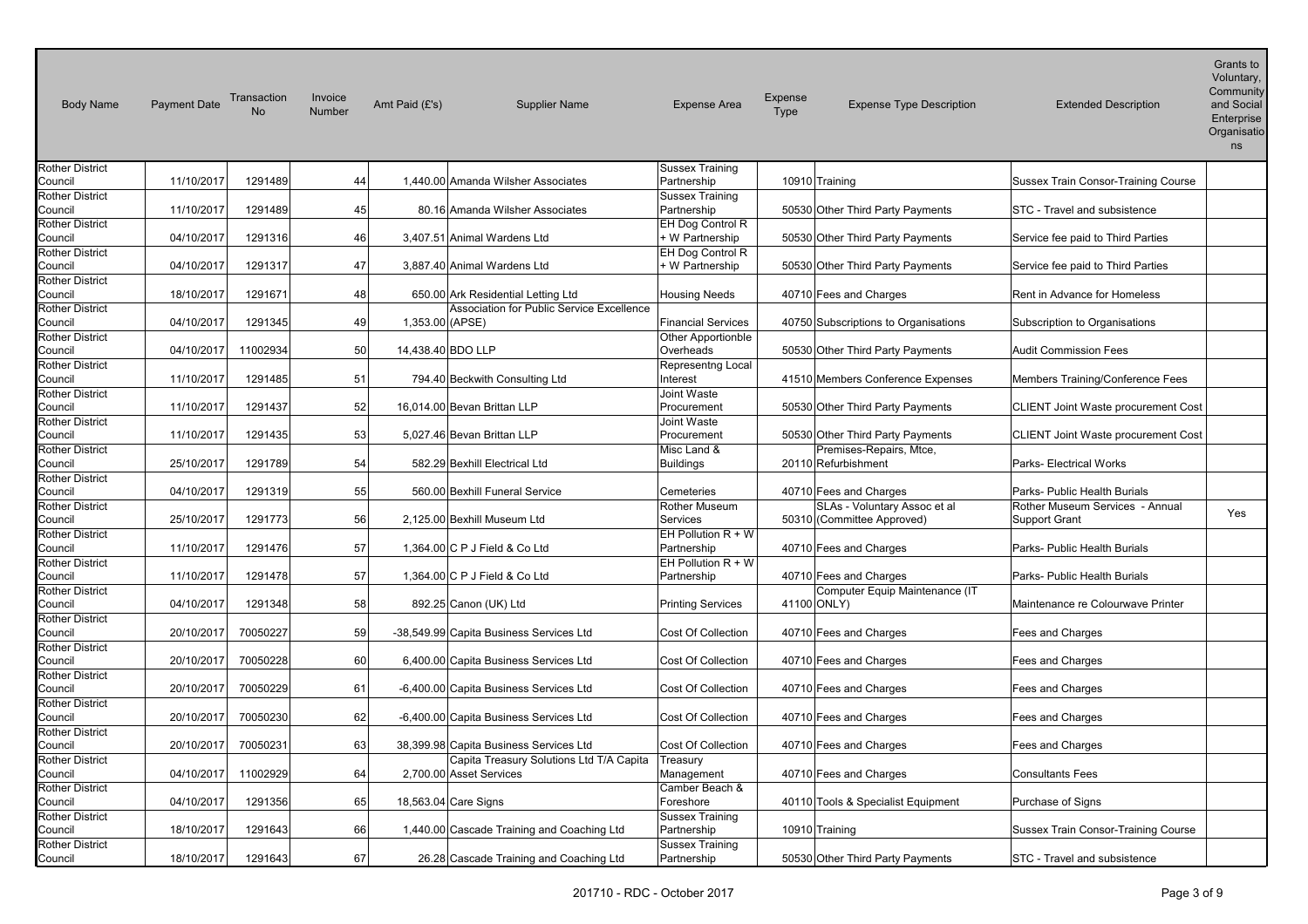| <b>Body Name</b>                  | <b>Payment Date</b> | Transaction<br><b>No</b> | Invoice<br>Number | Amt Paid (£'s) | <b>Supplier Name</b>                          | <b>Expense Area</b>              | Expense<br>Type | <b>Expense Type Description</b>          | <b>Extended Description</b>         | Voluntary,<br>Community<br>and Social<br>Enterprise<br>Organisatio<br>ns |
|-----------------------------------|---------------------|--------------------------|-------------------|----------------|-----------------------------------------------|----------------------------------|-----------------|------------------------------------------|-------------------------------------|--------------------------------------------------------------------------|
| <b>Rother District</b>            |                     |                          |                   |                |                                               | Water Purity R +                 |                 |                                          |                                     |                                                                          |
| Council                           | 11/10/2017          | 1291513                  | 68                |                | 1,500.00 Chilled Foods Associates Ltd         | W Partnership                    |                 | 50530 Other Third Party Payments         | Service fee paid to Third Parties   |                                                                          |
| <b>Rother District</b>            |                     |                          |                   |                |                                               | Representng Local                |                 |                                          |                                     |                                                                          |
| Council                           | 25/10/2017          | 1291816                  | 69                |                | 540.00 Chris Kelly Media Skills Training      | Interest                         |                 | 41510 Members Conference Expenses        | Members Training/Conference Fees    |                                                                          |
| <b>Rother District</b>            |                     |                          |                   |                |                                               |                                  |                 |                                          |                                     |                                                                          |
| Council                           | 11/10/2017          | 1291536                  | 70                |                | 825.40 Cobalt Telephone Technologies Ltd      | <b>Car Parks</b>                 |                 | 40710 Fees and Charges                   | Car Parks - Ringo service charges   |                                                                          |
| <b>Rother District</b>            |                     |                          |                   |                |                                               |                                  |                 |                                          |                                     |                                                                          |
| Council                           | 11/10/2017          | 1291455                  | 71                |                | 861.31 Cobalt Telephone Technologies Ltd      | Car Parks                        |                 | 40710 Fees and Charges                   | Car Parks - Ringo service charges   |                                                                          |
| <b>Rother District</b>            |                     |                          |                   |                |                                               | Elva Business                    |                 | Premises-Repairs, Mtce,                  |                                     |                                                                          |
| Council                           | 25/10/2017          | 1291475                  | 72                |                | 510.00 CountyClean Environmental Services Ltd | Centre, Bexhill                  |                 | 20110 Refurbishment                      | Pumps Maintenance/ Repairs          |                                                                          |
| <b>Rother District</b>            |                     |                          |                   |                |                                               | Public                           |                 | Premises-Repairs, Mtce,                  |                                     |                                                                          |
| Council                           | 11/10/2017          | 1291506                  | 73                |                | 600.00 CountyClean Environmental Services Ltd | Conveniences<br>Public           |                 | 20110 Refurbishment                      | <b>Emergency Call Out Fee</b>       |                                                                          |
| <b>Rother District</b><br>Council | 11/10/2017          | 1291506                  | 74                |                | 546.00 CountyClean Environmental Services Ltd | Conveniences                     |                 | 20510 Premises-Sewerage                  | Sewage Charges                      |                                                                          |
| <b>Rother District</b>            |                     |                          |                   |                |                                               |                                  |                 |                                          | <b>DLWP Community Concessionary</b> |                                                                          |
| Council                           | 04/10/2017          | 1291413                  | 75                |                | 3,000.00 De La Warr Pavilion (Enterprise) Ltd | <b>Arts Development</b>          |                 | 42200 District Events- Concessionary Use | Grant                               | Yes                                                                      |
| <b>Rother District</b>            |                     |                          |                   |                |                                               |                                  |                 |                                          | <b>DLWP Community Concessionary</b> |                                                                          |
| Council                           | 04/10/2017          | 1291407                  | 76                |                | 850.00 De La Warr Pavilion (Enterprise) Ltd   | <b>Arts Development</b>          |                 | 42200 District Events- Concessionary Use | Grant                               | Yes                                                                      |
| <b>Rother District</b>            |                     |                          |                   |                |                                               | Joint Waste                      |                 |                                          |                                     |                                                                          |
| Council                           | 25/10/2017          | 1291824                  | 77                |                | 2,866.00 Dell Corporation Ltd                 | <b>Contract Client Unit</b>      |                 | 41110 Additional Computer Equipment      | New PC/Computer                     |                                                                          |
| <b>Rother District</b>            |                     |                          |                   |                |                                               |                                  |                 |                                          |                                     |                                                                          |
| Council                           | 25/10/2017          | 1291768                  | 78                |                | 7,642.66 Dell Corporation Ltd                 | E-Government                     |                 | 41120 Computer Equipment (IT ONLY)       | New Computer Hardware               |                                                                          |
| <b>Rother District</b>            |                     |                          |                   |                |                                               |                                  |                 |                                          |                                     |                                                                          |
| Council                           | 11/10/2017          | 1291325                  | 79                |                | 1,293.60 DMH Stallard                         | Human Resources                  |                 | 40710 Fees and Charges                   | Legal Advice                        |                                                                          |
| <b>Rother District</b>            |                     |                          |                   |                |                                               | <b>Sussex Training</b>           |                 |                                          |                                     |                                                                          |
| Council                           | 11/10/2017          | 1291510                  | 80                |                | 841.20 Eliesha Training Ltd                   | Partnership                      |                 | 10910 Training                           | Sussex Train Consor-Training Course |                                                                          |
| <b>Rother District</b>            |                     |                          |                   |                |                                               | EH Pollution $R + W$             |                 |                                          |                                     |                                                                          |
| Council                           | 25/10/2017          | 1291772                  | 81                |                | 4,686.00 Enviro Technology Services Plc       | Partnership                      |                 | 40110 Tools & Specialist Equipment       | EnvH- Air Pollution Equipment       |                                                                          |
| <b>Rother District</b><br>Council | 11/10/2017          | 1291519                  | 82                |                | 1,965.30 Family Mosaic Housing                | Renovation<br>Assistance-Private |                 | 89200 DFG Assistance                     | <b>Disabled Facilities Grant</b>    |                                                                          |
| <b>Rother District</b>            |                     |                          |                   |                |                                               | Renovation                       |                 |                                          |                                     |                                                                          |
| Council                           | 11/10/2017          | 1291509                  | 83                |                | 580.50 Family Mosaic Housing                  | Assistance-Private               |                 | 89200 DFG Assistance                     | <b>Disabled Facilities Grant</b>    |                                                                          |
| <b>Rother District</b>            |                     |                          |                   |                |                                               | Renovation                       |                 |                                          |                                     |                                                                          |
| Council                           | 11/10/2017          | 1291514                  | 84                |                | 1,037.72 Family Mosaic Housing                | Assistance-Private               |                 | 89200 DFG Assistance                     | <b>Disabled Facilities Grant</b>    |                                                                          |
| <b>Rother District</b>            |                     |                          |                   |                |                                               | Renovation                       |                 |                                          |                                     |                                                                          |
| Council                           | 11/10/2017          | 1291483                  | 85                |                | 897.79 Family Mosaic Housing                  | Assistance-Private               |                 | 89200 DFG Assistance                     | <b>Disabled Facilities Grant</b>    |                                                                          |
| <b>Rother District</b>            |                     |                          |                   |                |                                               |                                  |                 |                                          |                                     |                                                                          |
| Council                           | 18/10/2017          | 1291553                  | 86                |                | 654.36 Flame Ltd                              | <b>Printing Services</b>         |                 | 50510 Private Contractors                | Maintenance Contracts-Printing      |                                                                          |
| <b>Rother District</b>            |                     |                          |                   |                |                                               |                                  |                 |                                          |                                     |                                                                          |
| Council                           | 11/10/2017          | 1291496                  | 87                |                | 684.00 G4S Cash Solutions (UK) Ltd            | Car Parks                        |                 | 40710 Fees and Charges                   | Cash Security Fees-Car Parks        |                                                                          |
| <b>Rother District</b>            |                     |                          |                   |                |                                               |                                  |                 |                                          |                                     |                                                                          |
| Council                           | 11/10/2017          | 1291498                  | 88                |                | 794.40 G4S Cash Solutions (UK) Ltd            | Car Parks                        |                 | 40710 Fees and Charges                   | Cash Security Fees-Car Parks        |                                                                          |
| <b>Rother District</b><br>Council | 11/10/2017          | 1291500                  | 89                |                |                                               | Car Parks                        |                 |                                          |                                     |                                                                          |
| <b>Rother District</b>            |                     |                          |                   |                | 756.00 G4S Cash Solutions (UK) Ltd            |                                  |                 | 40710 Fees and Charges                   | Cash Security Fees-Car Parks        |                                                                          |
| Council                           | 04/10/2017          | 11002933                 | 90                |                | 700.00 Globetask Ltd                          | <b>Financial Services</b>        |                 | 40710 Fees and Charges                   | <b>Consultants Fees</b>             |                                                                          |
| <b>Rother District</b>            |                     |                          |                   |                |                                               | Renovation                       |                 |                                          |                                     |                                                                          |
| Council                           | 11/10/2017          | 1291472                  | 91                |                | 5,985.33 GMS Adaptations                      | Assistance-Private               |                 | 89200 DFG Assistance                     | <b>Disabled Facilities Grant</b>    |                                                                          |
| <b>Rother District</b>            |                     |                          |                   |                |                                               | Renovation                       |                 |                                          |                                     |                                                                          |
| Council                           | 11/10/2017          | 1291495                  | 92                |                | 4,625.00 Griffin and Son                      | Assistance-Private               |                 | 89200 DFG Assistance                     | <b>Disabled Facilities Grant</b>    |                                                                          |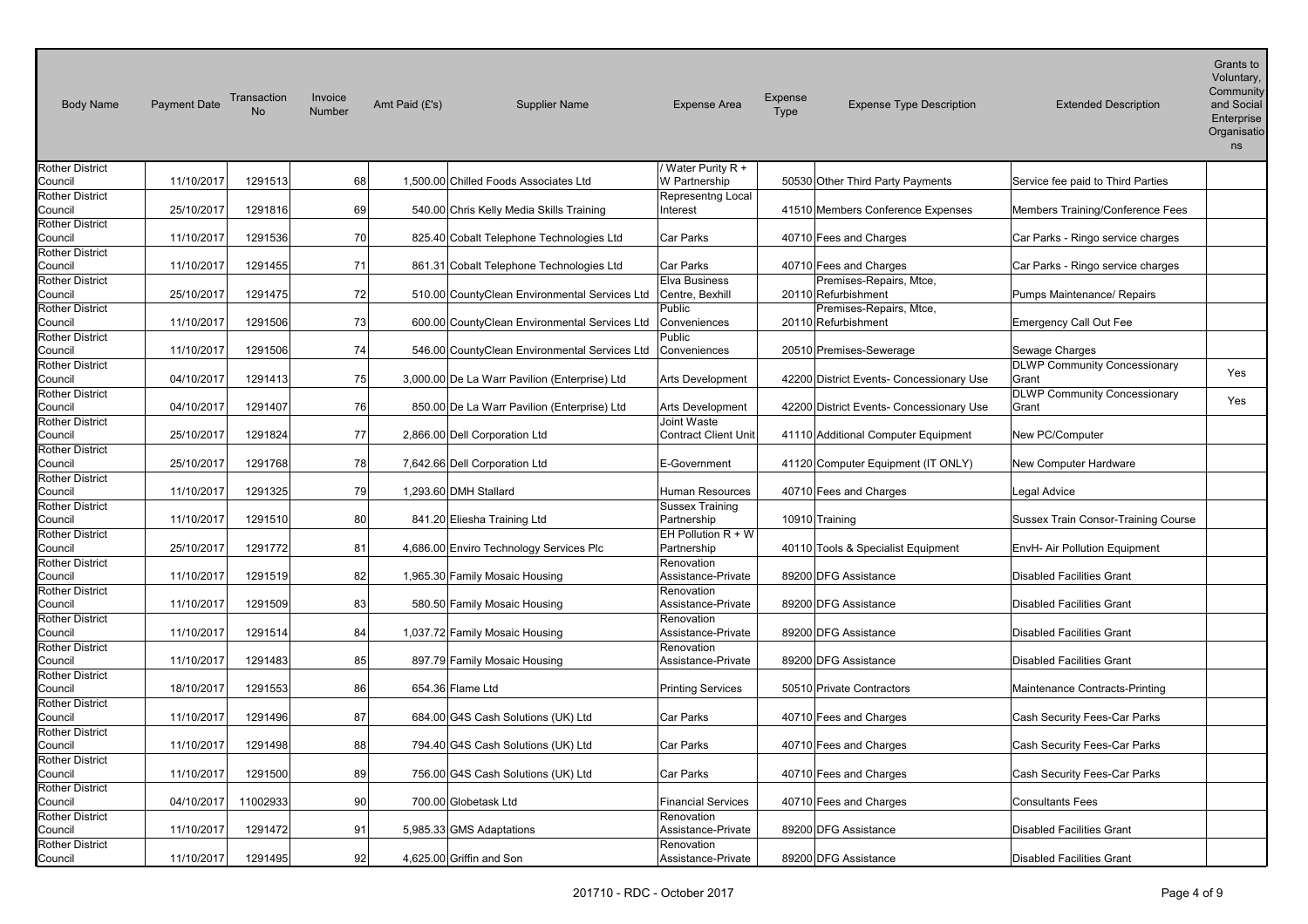| <b>Body Name</b>                  | <b>Payment Date</b> | Transaction<br><b>No</b> | Invoice<br>Number | Amt Paid $(E's)$ | <b>Supplier Name</b>                           | <b>Expense Area</b>                        | <b>Expense</b><br>Type | <b>Expense Type Description</b>                                     | <b>Extended Description</b>           | Voluntary,<br>Community<br>and Social<br>Enterprise<br>Organisatio<br>ns |
|-----------------------------------|---------------------|--------------------------|-------------------|------------------|------------------------------------------------|--------------------------------------------|------------------------|---------------------------------------------------------------------|---------------------------------------|--------------------------------------------------------------------------|
| <b>Rother District</b>            |                     |                          |                   |                  |                                                | EH Pollution $R + W$                       |                        | SLAs - Voluntary Assoc et al                                        |                                       | Yes                                                                      |
| Council                           | 25/10/2017          | 1291771                  | 93                |                  | 2,100.00 Hastings and Rother Mediation Service | Partnership                                |                        | 50310 (Committee Approved)                                          | Hastings + Rother CAB - Mediation S   |                                                                          |
| <b>Rother District</b>            |                     |                          |                   |                  | Highfield Awarding Body for Compliance         | Training                                   |                        |                                                                     |                                       |                                                                          |
| Council                           | 11/10/2017          | 1291235                  | 94                | 292.00 Ltd       |                                                | (WEALDEN ONLY)                             |                        | 50530 Other Third Party Payments                                    | Other Third Party Payments            |                                                                          |
| <b>Rother District</b><br>Council | 11/10/2017          | 1291235                  | 95                | 768.00 Ltd       | Highfield Awarding Body for Compliance         | Training<br>(WEALDEN ONLY)                 |                        | 50530 Other Third Party Payments                                    | Other Third Party Payments            |                                                                          |
| <b>Rother District</b><br>Council | 18/10/2017          | 1291582                  | 96                |                  | 3,672.11 Idox Software Ltd                     | <b>Computer Services</b>                   |                        | 41140 Computer Licences (IT TO BUY ONLY) Election Management System |                                       |                                                                          |
| <b>Rother District</b><br>Council | 18/10/2017          | 1291641                  | 97                |                  | 77,813.54 Idverde Limited                      | <b>Bexhill Parks &amp;</b><br>Open Spaces  |                        | 20910 Premises-Routine Grounds Mtce                                 | Parks-Grounds Maintenance Contracts   |                                                                          |
| <b>Rother District</b>            |                     |                          |                   |                  |                                                | Planning                                   |                        |                                                                     |                                       |                                                                          |
| Council                           | 18/10/2017          | 1291425                  | 98                |                  | 732.00 Johnston Publishing Ltd                 | Applications                               |                        | 40470 Publicity                                                     | Planadv - Rye + Battle Observer       |                                                                          |
| <b>Rother District</b>            |                     |                          |                   |                  |                                                |                                            |                        |                                                                     |                                       |                                                                          |
| Council                           | 04/10/2017          | 1291287                  | 99                |                  | 557.06 Johnston Publishing Ltd                 | <b>Human Resources</b>                     |                        | 11010 Advertising Vacancies                                         | <b>Advertising Vacant Post</b>        |                                                                          |
| <b>Rother District</b>            |                     |                          |                   |                  |                                                |                                            |                        |                                                                     |                                       |                                                                          |
| Council                           | 04/10/2017          | 1291229                  | 100               |                  | 643.00 Johnston Publishing Ltd                 | Human Resources                            |                        | 11010 Advertising Vacancies                                         | <b>Advertising Vacant Post</b>        |                                                                          |
| <b>Rother District</b>            |                     |                          |                   |                  |                                                | Planning                                   |                        |                                                                     |                                       |                                                                          |
| Council                           | 18/10/2017          | 1291426                  | 101               |                  | 549.00 Johnston Publishing Ltd                 | Applications                               |                        | 40470 Publicity                                                     | Planadv - Rye + Battle Observer       |                                                                          |
| <b>Rother District</b><br>Council | 25/10/2017          | 1291397                  | 102               |                  | 643.00 Johnston Publishing Ltd                 | <b>Human Resources</b>                     |                        | 11010 Advertising Vacancies                                         | <b>Advertising Vacant Post</b>        |                                                                          |
| <b>Rother District</b><br>Council | 18/10/2017          | 1291423                  | 103               |                  | 658.80 Johnston Publishing Ltd                 | Planning<br>Applications                   |                        | 40470 Publicity                                                     | Planady - Rye + Battle Observer       |                                                                          |
| <b>Rother District</b><br>Council | 18/10/2017          | 1291424                  | 104               |                  | 1,171.20 Johnston Publishing Ltd               | Planning<br>Applications                   |                        | 40470 Publicity                                                     | Planadv - Rye + Battle Observer       |                                                                          |
| <b>Rother District</b>            |                     |                          |                   |                  |                                                | Spaces &                                   |                        | Premises-Repairs, Mtce,                                             |                                       |                                                                          |
| Council                           | 04/10/2017          | 1291396                  | 105               |                  | 1,984.32 Joseph Ash - Medway                   | Amenities                                  |                        | 20110 Refurbishment                                                 | Parks- Fencing Products               |                                                                          |
| <b>Rother District</b><br>Council | 04/10/2017          | 1291396                  | 106               |                  | 72.00 Joseph Ash - Medway                      | Spaces &<br>Amenities                      |                        | 40710 Fees and Charges                                              | <b>Carriage of Supplies</b>           |                                                                          |
| <b>Rother District</b>            |                     |                          |                   |                  |                                                | Communications-                            |                        |                                                                     |                                       |                                                                          |
| Council                           | 25/10/2017          | 1291637                  | 107               |                  | 743.29 KCOM Group Plc                          | Phones                                     |                        | 40910 Telephones                                                    | BT Smartnumber Charges                |                                                                          |
| <b>Rother District</b>            |                     |                          |                   |                  |                                                | Communications-                            |                        |                                                                     |                                       |                                                                          |
| Council                           | 25/10/2017          | 1291639                  | 108               |                  | 11,899.37 KCOM Group Plc                       | Phones                                     |                        | 40910 Telephones                                                    | <b>BT Smartnumber Charges</b>         |                                                                          |
| <b>Rother District</b>            |                     |                          |                   |                  |                                                | Joint Waste                                |                        |                                                                     |                                       |                                                                          |
| Council                           | 04/10/2017          | 1291402                  | 109               |                  | 1,227,227.14 Kier Services - Environmental     | <b>Contract Client Unit</b>                |                        | 50510 Private Contractors                                           | <b>CORE Joint Waste Cost</b>          |                                                                          |
| <b>Rother District</b>            |                     |                          |                   |                  |                                                | Joint Waste                                |                        |                                                                     |                                       |                                                                          |
| Council<br><b>Rother District</b> | 04/10/2017          | 1291403                  | 110               |                  | 20,000.00 Kier Services - Environmental        | <b>Contract Client Unit</b><br>Joint Waste |                        | 50510 Private Contractors                                           | Joint waste -EXIT                     |                                                                          |
| Council                           | 04/10/2017          | 1291404                  | 110               |                  | 20,000.00 Kier Services - Environmental        | <b>Contract Client Unit</b>                |                        | 50510 Private Contractors                                           | Joint waste -EXIT                     |                                                                          |
| <b>Rother District</b>            |                     |                          |                   |                  |                                                | Joint Waste                                |                        |                                                                     |                                       |                                                                          |
| Council                           | 04/10/2017          | 1291405                  | 110               |                  | 20,000.00 Kier Services - Environmental        | Contract Client Unit                       |                        | 50510 Private Contractors                                           | Joint waste -EXIT                     |                                                                          |
| <b>Rother District</b>            |                     |                          |                   |                  |                                                | Joint Waste                                |                        |                                                                     |                                       |                                                                          |
| Council                           | 04/10/2017          | 1291321                  | 111               |                  | 27,926.81 Kier Services - Environmental        | <b>Contract Client Unit</b>                |                        | 50510 Private Contractors                                           | <b>CORE Joint Waste Cost</b>          |                                                                          |
| <b>Rother District</b>            |                     |                          |                   |                  |                                                | Joint Waste                                |                        |                                                                     |                                       |                                                                          |
| Council                           | 04/10/2017          | 1291320                  | 112               |                  | 39,487.61 Kier Services - Environmental        | <b>Contract Client Unit</b>                |                        | 50510 Private Contractors                                           | VARIABLE CORE Joint Waste Cost        |                                                                          |
| <b>Rother District</b>            |                     |                          |                   |                  |                                                | Joint Waste                                |                        |                                                                     |                                       |                                                                          |
| Council                           | 11/10/2017          | 1291494                  | 113               |                  | 37,244.10 Kier Services - Environmental        | <b>Contract Client Unit</b>                |                        | 50510 Private Contractors                                           | <b>VARIABLE CORE Joint Waste Cost</b> |                                                                          |
| <b>Rother District</b><br>Council | 11/10/2017          | 1291543                  | 114               |                  | 27.00 Landor (UK) Ltd                          | <b>Printing Services</b>                   |                        | 40110 Tools & Specialist Equipment                                  | Carriage/Handling Charge              |                                                                          |
| <b>Rother District</b>            | 11/10/2017          |                          |                   |                  |                                                |                                            |                        | Photocopy Paper (PRINT ROOM                                         |                                       |                                                                          |
| Council                           |                     | 1291543                  | 115               |                  | 626.81 Landor (UK) Ltd                         | <b>Printing Services</b>                   |                        | 40530 ONLY)                                                         | Wide Format Consumables               |                                                                          |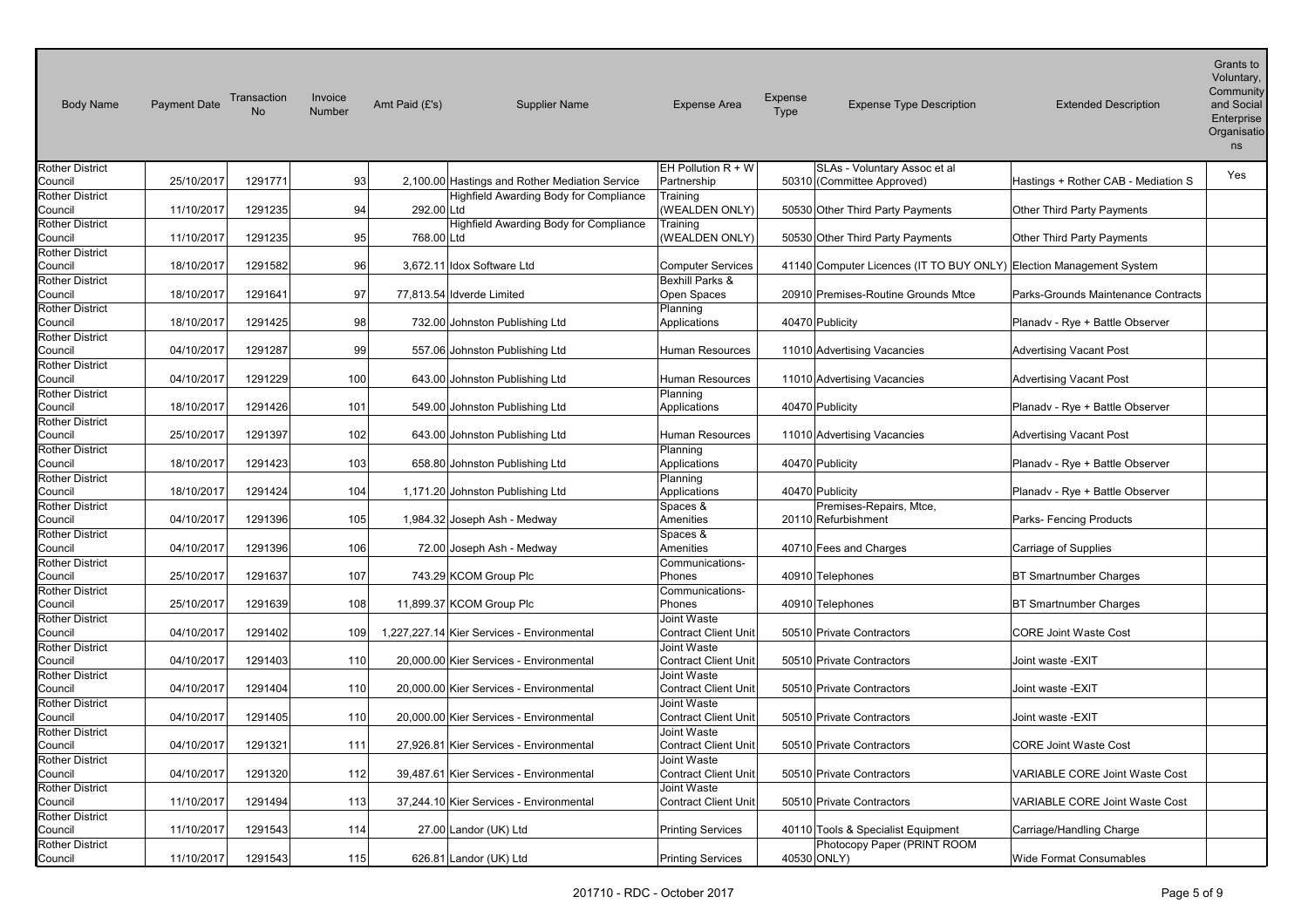| <b>Body Name</b>                  | <b>Payment Date</b> | Transaction<br><b>No</b> | Invoice<br>Number | Amt Paid $(E's)$    | <b>Supplier Name</b>                         | <b>Expense Area</b>                        | Expense<br><b>Type</b> | <b>Expense Type Description</b>                                | <b>Extended Description</b>         | Grants to<br>Voluntary,<br>Community<br>and Social<br>Enterprise<br>Organisatio<br>ns |
|-----------------------------------|---------------------|--------------------------|-------------------|---------------------|----------------------------------------------|--------------------------------------------|------------------------|----------------------------------------------------------------|-------------------------------------|---------------------------------------------------------------------------------------|
| <b>Rother District</b>            |                     |                          |                   |                     |                                              | General Planning                           |                        |                                                                |                                     |                                                                                       |
| Council<br><b>Rother District</b> | 31/10/2017          | 1290727                  | 116               |                     | 24.00 Lloyds Bank                            | Expenses                                   |                        | 40110 Tools & Specialist Equipment                             | Purchase of Tools                   |                                                                                       |
| Council                           | 31/10/2017          | 1290727                  | 117               | 438.00 Lloyds Bank  |                                              | <b>Computer Services</b>                   |                        | 40750 Subscriptions to Organisations                           | Subscription to Organisations       |                                                                                       |
| <b>Rother District</b><br>Council | 31/10/2017          | 1290727                  | 118               |                     | 19.18 Lloyds Bank                            | <b>Housing Needs</b>                       |                        | 41140 Computer Licences (IT TO BUY ONLY) Domain Name Renewal   |                                     |                                                                                       |
| <b>Rother District</b><br>Council | 31/10/2017          | 1290727                  | 119               | 114.31 Lloyds Bank  |                                              | <b>Computer Services</b>                   |                        | 41140 Computer Licences (IT TO BUY ONLY) New Computer Software |                                     |                                                                                       |
| <b>Rother District</b><br>Council | 31/10/2017          | 11002967                 | 120               | 681.43 Lloyds Bank  |                                              | Other Apportionble<br>Overheads            |                        | 40710 Fees and Charges                                         | <b>Bank Charges</b>                 |                                                                                       |
| <b>Rother District</b><br>Council | 31/10/2017          | 11002968                 | 121               | 981.79 Lloyds Bank  |                                              | <b>Other Apportionble</b><br>Overheads     |                        | 40710 Fees and Charges                                         | <b>Bank Charges</b>                 |                                                                                       |
| <b>Rother District</b><br>Council | 25/10/2017          | 1291779                  | 122               |                     | 1,140.00 Manor Residential Properties LLP    | <b>Housing Needs</b>                       |                        | 40710 Fees and Charges                                         | Rent in Advance for Homeless        |                                                                                       |
| Rother District<br>Council        | 18/10/2017          | 1291683                  | 123               |                     | 10,000.00 REDACTED PERSONAL DATA             | Renovation<br>Assistance-Private           |                        | 89200 DFG Assistance                                           | <b>Disabled Facilities Grant</b>    |                                                                                       |
| <b>Rother District</b><br>Council | 11/10/2017          | 1291532                  | 124               |                     | 2,851.20 NCC Group Performance Testing Ltd   | <b>Computer Services</b>                   |                        | 41140 Computer Licences (IT TO BUY ONLY) Website Management    |                                     |                                                                                       |
| <b>Rother District</b><br>Council | 11/10/2017          | 1291531                  | 125               | 756.00 Escrow Ltd)  | NCC Services Ltd (T/A NCC Group              | <b>Computer Services</b>                   |                        | 41140 Computer Licences (IT TO BUY ONLY) ESCROW Agreement      |                                     |                                                                                       |
| Rother District<br>Council        | 04/10/2017          | 1291412                  | 126               |                     | 9,570.00 Northgate Public Services (UK) Ltd  | Document Image<br><b>Processing System</b> |                        | 86210 Software Purchase                                        | Purchase of Computer Software       |                                                                                       |
| <b>Rother District</b><br>Council | 11/10/2017          | 1291530                  | 127               |                     | 3,300.00 Northgate Public Services (UK) Ltd  | Document Image<br>Processing System        |                        | 86210 Software Purchase                                        | Purchase of Computer Software       |                                                                                       |
| <b>Rother District</b><br>Council | 18/10/2017          | 1291614                  | 128               |                     | 20,955.89 Northgate Public Services (UK) Ltd | Document Image<br><b>Processing System</b> |                        | 86210 Software Purchase                                        | Purchase of Computer Software       |                                                                                       |
| <b>Rother District</b><br>Council | 25/10/2017          | 1291781                  | 129               | 1,254.01 Ocella Ltd |                                              | <b>Computer Services</b>                   |                        | 41140 Computer Licences (IT TO BUY ONLY) OCELLA Maintenance    |                                     |                                                                                       |
| <b>Rother District</b><br>Council | 25/10/2017          | 1291747                  | 130               | 765.02 Optivo       |                                              | <b>Housing Needs</b>                       |                        | 50530 Other Third Party Payments                               | Homeless-Rent Arrears Rescue        |                                                                                       |
| Rother District                   |                     |                          |                   |                     |                                              |                                            |                        |                                                                |                                     |                                                                                       |
| Council<br><b>Rother District</b> | 04/10/2017          | 1291358                  | 131               |                     | 15.00 Owlett-Jaton                           | Car Parks                                  |                        | 40110 Tools & Specialist Equipment                             | Carriage/Handling Charge            |                                                                                       |
| Council                           | 04/10/2017          | 1291358                  | 132               | 587.16 Owlett-Jaton |                                              | Car Parks                                  |                        | 40110 Tools & Specialist Equipment                             | Purchase of Padlocks                |                                                                                       |
| <b>Rother District</b><br>Council | 18/10/2017          | 1291592                  | 133               |                     | 895.00 PHF Training                          | <b>Sussex Training</b><br>Partnership      | 10910 Training         |                                                                | Sussex Train Consor-Training Course |                                                                                       |
| Rother District<br>Council        | 25/10/2017          | 1291741                  | 134               |                     | 4,040.00 Pitney Bowes Purchase Power         | <b>Stock Control</b><br>Accounts           |                        | 99010 Stock Accounts                                           | Town Hall Franking Machine          |                                                                                       |
| <b>Rother District</b><br>Council | 04/10/2017          | 1291411                  | 135               |                     | 950.00 Plumpton College                      | Administration<br>Account                  | 10910 Training         |                                                                | Training                            |                                                                                       |
| <b>Rother District</b><br>Council | 11/10/2017          | 1291520                  | 136               |                     | 6,887.93 Premiere Projects Ltd               | Renovation<br>Assistance-Private           |                        | 89200 DFG Assistance                                           | <b>Disabled Facilities Grant</b>    |                                                                                       |
| <b>Rother District</b><br>Council | 11/10/2017          | 1291511                  | 137               |                     | 3,850.00 Prestige Stairlifts Ltd             | Renovation<br>Assistance-Private           |                        | 89200 DFG Assistance                                           | <b>Disabled Facilities Grant</b>    |                                                                                       |
| <b>Rother District</b><br>Council | 11/10/2017          | 1291471                  | 138               |                     | 1,145.18 Print Image Facilities LLP          | Electoral<br>Registration                  |                        | 40410 Printing (Non Print Room)                                | Printing (Not from RDC Print Room)  |                                                                                       |
| Rother District<br>Council        | 18/10/2017          | 1291569                  | 139               |                     | 1,044.42 Print Image Network Ltd             | Electoral<br>Registration                  |                        | 40410 Printing (Non Print Room)                                | Printing (Not from RDC Print Room)  |                                                                                       |
| <b>Rother District</b><br>Council | 18/10/2017          | 1291676                  | 140               |                     | 3,600.00 Red Bullet Web Design Limited       | <b>Sussex Training</b><br>Partnership      |                        | 50530 Other Third Party Payments                               | new website purchase                |                                                                                       |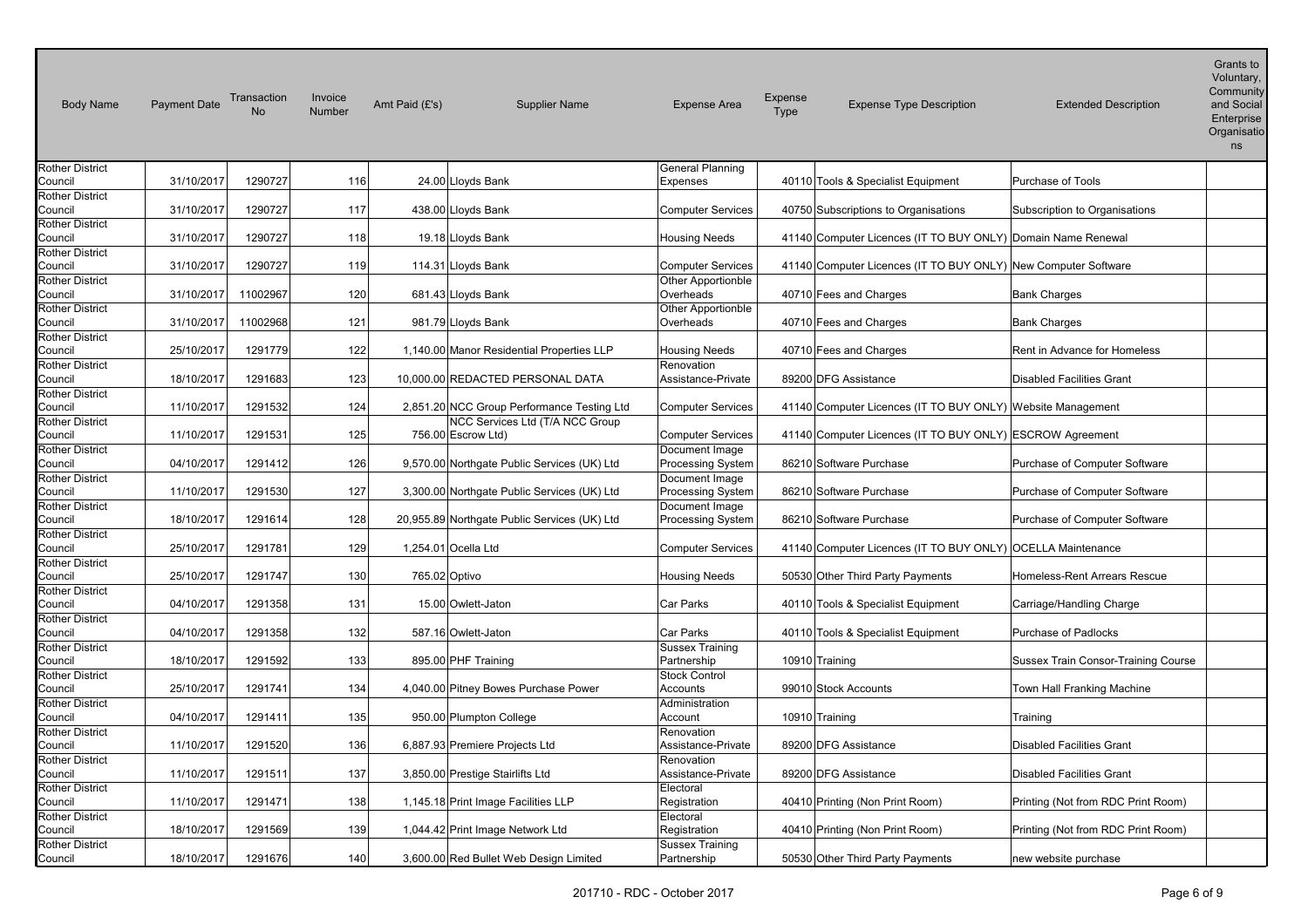| <b>Body Name</b>                  | <b>Payment Date</b> | Transaction | Invoice<br>Number | Amt Paid (£'s)  | <b>Supplier Name</b>                             | <b>Expense Area</b>              | Expense<br><b>Type</b> | <b>Expense Type Description</b>                            | <b>Extended Description</b>         | Grants to<br>Voluntary,<br>Community<br>and Social<br>Enterprise<br>Organisatio<br>ns |
|-----------------------------------|---------------------|-------------|-------------------|-----------------|--------------------------------------------------|----------------------------------|------------------------|------------------------------------------------------------|-------------------------------------|---------------------------------------------------------------------------------------|
| <b>Rother District</b><br>Council | 04/10/2017          | 1291213     | 141               |                 | 920.85 Redmere Lodge                             | <b>Housing Needs</b>             |                        | 40710 Fees and Charges                                     | Bed and Breakfast Accom - misc.     |                                                                                       |
| <b>Rother District</b>            |                     |             |                   |                 |                                                  |                                  |                        |                                                            |                                     |                                                                                       |
| Council                           | 25/10/2017          | 1291719     | 142               |                 | 613.90 Redmere Lodge                             | <b>Housing Needs</b>             |                        | 40710 Fees and Charges                                     | Bed and Breakfast Accom - misc.     |                                                                                       |
| <b>Rother District</b>            |                     |             |                   |                 |                                                  |                                  |                        |                                                            |                                     |                                                                                       |
| Council                           | 25/10/2017          | 1291720     | 143               |                 | 529.90 Redmere Lodge                             | <b>Housing Needs</b>             |                        | 40710 Fees and Charges                                     | Bed and Breakfast Accom - misc.     |                                                                                       |
| <b>Rother District</b>            |                     |             | 144               |                 |                                                  |                                  |                        |                                                            | Bed and Breakfast Accom - misc.     |                                                                                       |
| Council<br><b>Rother District</b> | 25/10/2017          | 1291721     |                   |                 | 1,277.85 Redmere Lodge                           | <b>Housing Needs</b>             |                        | 40710 Fees and Charges<br>Photocopy Paper (PRINT ROOM      |                                     |                                                                                       |
| Council                           | 04/10/2017          | 1291333     | 145               |                 | 82.54 Ricoh UK Limited                           | <b>Printing Services</b>         |                        | 40530 ONLY)                                                | Colour Copy Paper SRA3              |                                                                                       |
| <b>Rother District</b>            |                     |             |                   |                 |                                                  |                                  |                        | Photocopy Paper (PRINT ROOM                                |                                     |                                                                                       |
| Council                           | 04/10/2017          | 1291333     | 146               |                 | 442.56 Ricoh UK Limited                          | <b>Printing Services</b>         |                        | 40530 ONLY)                                                | Photocopy White A4 80GSM            |                                                                                       |
| <b>Rother District</b>            |                     |             |                   |                 | Romney Marshes Area Internal Drainage            | Internal Drainage                |                        |                                                            |                                     |                                                                                       |
| Council                           | 04/10/2017          | 1291302     | 147               | 60,560.50 Board |                                                  | Boards                           |                        | 60010 Internal Drainage Board Rates                        | Romney Marsh Area Internal Drainage |                                                                                       |
| <b>Rother District</b>            |                     |             |                   |                 |                                                  | Support To Elect                 |                        | SLAs - Voluntary Assoc et al                               |                                     | Yes                                                                                   |
| Council                           | 04/10/2017          | 1291414     | 148               |                 | 21,250.00 Rother District Citizens Advice Bureau | Bodies/Grant                     |                        | 50310 (Committee Approved)                                 | Bexhill and Rother CAB              |                                                                                       |
| <b>Rother District</b><br>Council | 11/10/2017          | 1291512     | 149               |                 | 9,500.00 Rother Voluntary Action                 | Support To Elect<br>Bodies/Grant |                        | SLAs - Voluntary Assoc et al<br>50310 (Committee Approved) | <b>SLA Delivery</b>                 | Yes                                                                                   |
| <b>Rother District</b>            |                     |             |                   |                 |                                                  | Bexhill Parks &                  |                        | Premises-Repairs, Mtce,                                    |                                     |                                                                                       |
| Council                           | 18/10/2017          | 1291561     | 150               |                 | 555.43 Rye Hire Ltd                              | Open Spaces                      |                        | 20110 Refurbishment                                        | Parks - Playground Repairs          |                                                                                       |
| <b>Rother District</b>            |                     |             |                   |                 |                                                  | Misc Land &                      |                        |                                                            |                                     |                                                                                       |
| Council                           | 04/10/2017          | 11002932    | 151               |                 | 33,312.00 Savills (UK) Ltd                       | <b>Buildings</b>                 |                        | 40710 Fees and Charges                                     | Fees and Charges                    |                                                                                       |
| <b>Rother District</b>            |                     |             |                   |                 |                                                  | Public                           |                        |                                                            |                                     |                                                                                       |
| Council                           | 04/10/2017          | 1291385     | 152               |                 | 636.35 Scottish Water Business Stream Limited    | Conveniences                     |                        | 20410 Premises-Water                                       | <b>Water Charges</b>                |                                                                                       |
| <b>Rother District</b>            |                     |             |                   |                 |                                                  | Public                           |                        |                                                            |                                     |                                                                                       |
| Council                           | 04/10/2017          | 1291385     | 153               |                 | 1,039.87 Scottish Water Business Stream Limited  | Conveniences                     |                        | 20510 Premises-Sewerage                                    | Sewage Charges                      |                                                                                       |
| <b>Rother District</b>            |                     |             |                   |                 |                                                  | Public                           |                        |                                                            |                                     |                                                                                       |
| Council                           | 04/10/2017          | 1291386     | 154               |                 | 302.25 Scottish Water Business Stream Limited    | Conveniences<br>Public           |                        | 20410 Premises-Water                                       | <b>Water Charges</b>                |                                                                                       |
| <b>Rother District</b><br>Council | 04/10/2017          | 1291386     | 155               |                 | 480.22 Scottish Water Business Stream Limited    | Conveniences                     |                        | 20510 Premises-Sewerage                                    | Sewage Charges                      |                                                                                       |
| <b>Rother District</b>            |                     |             |                   |                 |                                                  | Public                           |                        |                                                            |                                     |                                                                                       |
| Council                           | 11/10/2017          | 1291465     | 156               |                 | 265.86 Scottish Water Business Stream Limited    | Conveniences                     |                        | 20410 Premises-Water                                       | <b>Water Charges</b>                |                                                                                       |
| <b>Rother District</b>            |                     |             |                   |                 |                                                  |                                  |                        |                                                            |                                     |                                                                                       |
| Council                           | 11/10/2017          | 1291465     | 157               |                 | 103.32 Scottish Water Business Stream Limited    | Car Parks                        |                        | 20410 Premises-Water                                       | <b>Water Charges</b>                |                                                                                       |
| <b>Rother District</b>            |                     |             |                   |                 |                                                  | Public                           |                        |                                                            |                                     |                                                                                       |
| Council                           | 11/10/2017          | 1291465     | 158               |                 | 495.37 Scottish Water Business Stream Limited    | Conveniences                     |                        | 20510 Premises-Sewerage                                    | Sewage Charges                      |                                                                                       |
| <b>Rother District</b>            |                     |             |                   |                 |                                                  |                                  |                        |                                                            |                                     |                                                                                       |
| Council                           | 11/10/2017          | 1291465     | 159               |                 | 179.35 Scottish Water Business Stream Limited    | Car Parks                        |                        | 20510 Premises-Sewerage                                    | Sewage Charges                      |                                                                                       |
| <b>Rother District</b>            | 11/10/2017          | 1291468     | 160               |                 | 310.77 Scottish Water Business Stream Limited    | Public<br>Conveniences           |                        | 20410 Premises-Water                                       |                                     |                                                                                       |
| Council<br><b>Rother District</b> |                     |             |                   |                 |                                                  | Public                           |                        |                                                            | Water Charges                       |                                                                                       |
| Council                           | 11/10/2017          | 1291468     | 161               |                 | 497.08 Scottish Water Business Stream Limited    | Conveniences                     |                        | 20510 Premises-Sewerage                                    | Sewage Charges                      |                                                                                       |
| <b>Rother District</b>            |                     |             |                   |                 |                                                  | Public                           |                        |                                                            |                                     |                                                                                       |
| Council                           | 11/10/2017          | 1291458     | 162               |                 | 582.99 Scottish Water Business Stream Limited    | Conveniences                     |                        | 20510 Premises-Sewerage                                    | Sewage Charges                      |                                                                                       |
| <b>Rother District</b>            |                     |             |                   |                 |                                                  |                                  |                        |                                                            |                                     |                                                                                       |
| Council                           | 11/10/2017          | 1291445     | 163               |                 | 117.60 Solutions Accommodation Providers Ltd     | <b>Housing Needs</b>             |                        | 40710 Fees and Charges                                     | Solutions Accommodation             |                                                                                       |
| <b>Rother District</b>            |                     |             |                   |                 |                                                  |                                  |                        |                                                            | Solutions Accommodation - No Vat on |                                                                                       |
| Council                           | 11/10/2017          | 1291445     | 164               |                 | 392.00 Solutions Accommodation Providers Ltd     | <b>Housing Needs</b>             |                        | 40710 Fees and Charges                                     | 80%                                 |                                                                                       |
| <b>Rother District</b><br>Council | 11/10/2017          | 1291451     | 165               |                 | 588.00 Solutions Accommodation Providers Ltd     | <b>Housing Needs</b>             |                        | 40710 Fees and Charges                                     | Bed and Breakfast Accom - misc.     |                                                                                       |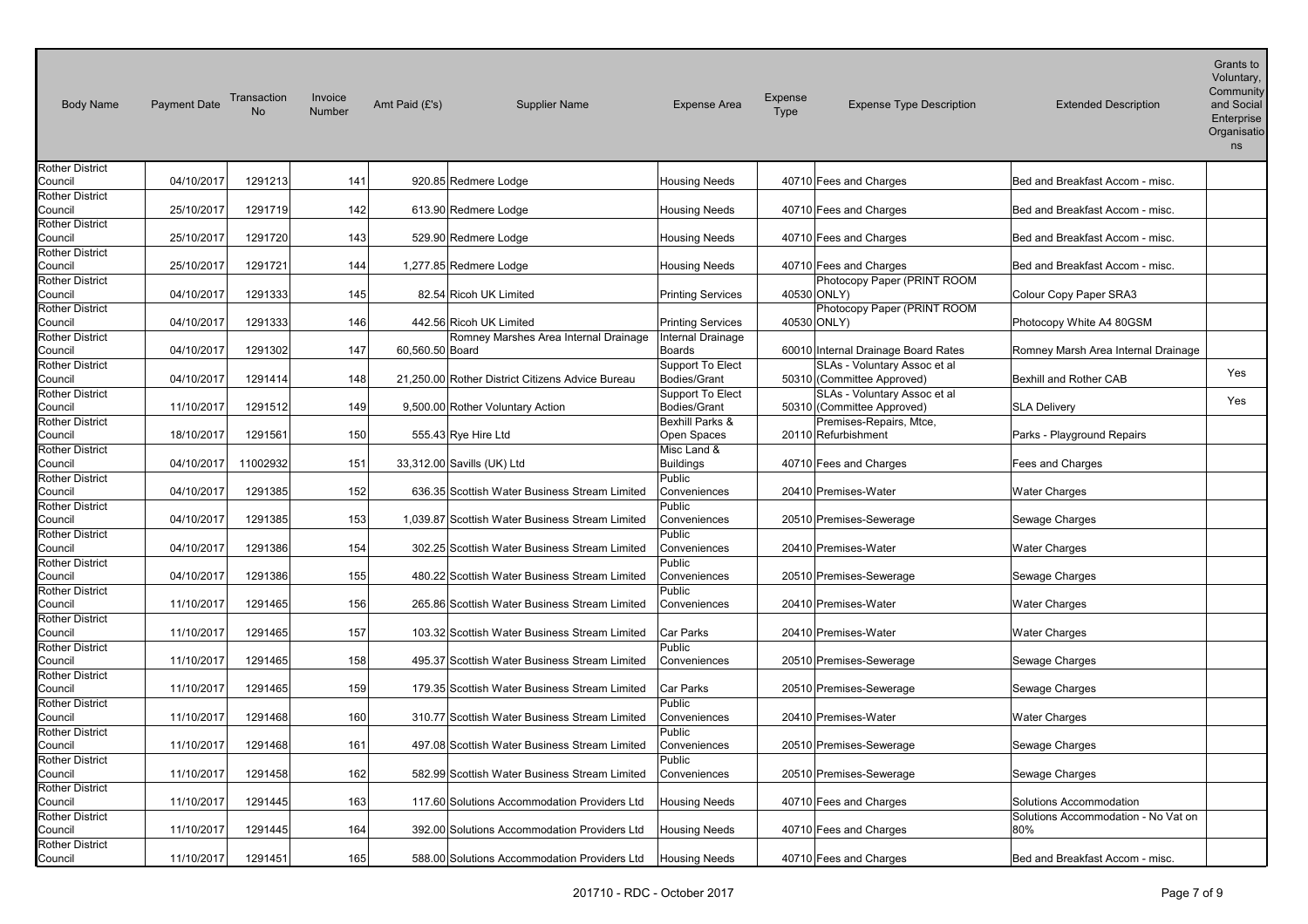| <b>Body Name</b>                  | <b>Payment Date</b> | Transaction<br><b>No</b> | Invoice<br>Number | Amt Paid (£'s) | <b>Supplier Name</b>                           | <b>Expense Area</b>                  | Expense<br>Type | <b>Expense Type Description</b>                | <b>Extended Description</b>                                    | Grants to<br>Voluntary,<br>Community<br>and Social<br>Enterprise<br>Organisatio<br>ns |
|-----------------------------------|---------------------|--------------------------|-------------------|----------------|------------------------------------------------|--------------------------------------|-----------------|------------------------------------------------|----------------------------------------------------------------|---------------------------------------------------------------------------------------|
| <b>Rother District</b><br>Council | 11/10/2017          | 1291443                  | 166               |                | 117.60 Solutions Accommodation Providers Ltd   | <b>Housing Needs</b>                 |                 | 40710 Fees and Charges                         | Solutions Accommodation                                        |                                                                                       |
| <b>Rother District</b>            |                     |                          |                   |                |                                                |                                      |                 |                                                | Solutions Accommodation - No Vat on                            |                                                                                       |
| Council                           | 11/10/2017          | 1291443                  | 167               |                | 392.00 Solutions Accommodation Providers Ltd   | <b>Housing Needs</b>                 |                 | 40710 Fees and Charges                         | 80%                                                            |                                                                                       |
| <b>Rother District</b><br>Council | 11/10/2017          | 1291448                  | 168               |                | 588.00 Solutions Accommodation Providers Ltd   | <b>Housing Needs</b>                 |                 | 40710 Fees and Charges                         | Bed and Breakfast Accom - misc.                                |                                                                                       |
| <b>Rother District</b>            |                     |                          |                   |                |                                                |                                      |                 |                                                |                                                                |                                                                                       |
| Council                           | 25/10/2017          | 1291707                  | 169               |                | 117.60 Solutions Accommodation Providers Ltd   | <b>Housing Needs</b>                 |                 | 40710 Fees and Charges                         | Solutions Accommodation<br>Solutions Accommodation - No Vat on |                                                                                       |
| <b>Rother District</b><br>Council | 25/10/2017          | 1291707                  | 170               |                | 392.00 Solutions Accommodation Providers Ltd   | <b>Housing Needs</b>                 |                 | 40710 Fees and Charges                         | 80%                                                            |                                                                                       |
| <b>Rother District</b><br>Council | 25/10/2017          | 1291725                  | 171               |                | 117.60 Solutions Accommodation Providers Ltd   | <b>Housing Needs</b>                 |                 | 40710 Fees and Charges                         | Solutions Accommodation                                        |                                                                                       |
| <b>Rother District</b>            |                     |                          |                   |                |                                                |                                      |                 |                                                | Solutions Accommodation - No Vat on                            |                                                                                       |
| Council                           | 25/10/2017          | 1291725                  | 172               |                | 392.00 Solutions Accommodation Providers Ltd   | <b>Housing Needs</b>                 |                 | 40710 Fees and Charges                         | 80%                                                            |                                                                                       |
| <b>Rother District</b><br>Council | 25/10/2017          | 1291727                  | 173               |                | 117.60 Solutions Accommodation Providers Ltd   | <b>Housing Needs</b>                 |                 | 40710 Fees and Charges                         | Solutions Accommodation                                        |                                                                                       |
| <b>Rother District</b>            |                     |                          |                   |                |                                                |                                      |                 |                                                | Solutions Accommodation - No Vat on                            |                                                                                       |
| Council                           | 25/10/2017          | 1291727                  | 174               |                | 392.00 Solutions Accommodation Providers Ltd   | <b>Housing Needs</b>                 |                 | 40710 Fees and Charges                         | 80%                                                            |                                                                                       |
| <b>Rother District</b><br>Council | 04/10/2017          | 1291023                  | 175               |                | 1,044.00 South East Water Ltd                  | Investment<br>Properties             |                 | Premises-Repairs, Mtce,<br>20110 Refurbishment | Repairs - Plumbing Works                                       |                                                                                       |
| <b>Rother District</b>            |                     |                          |                   |                |                                                |                                      |                 |                                                |                                                                |                                                                                       |
| Council                           | 11/10/2017          | 1291456                  | 176               |                | 222.37 South East Water Ltd                    | Allotments- Bexhill                  |                 | 20410 Premises-Water                           | <b>Water Charges</b>                                           |                                                                                       |
| <b>Rother District</b>            |                     |                          |                   |                |                                                | Bexhill Parks &                      |                 |                                                |                                                                |                                                                                       |
| Council                           | 11/10/2017          | 1291456                  | 177               |                | 37.06 South East Water Ltd                     | Open Spaces                          |                 | 20410 Premises-Water                           | <b>Water Charges</b>                                           |                                                                                       |
| <b>Rother District</b><br>Council | 11/10/2017          | 1291456                  | 178               |                | 185.30 South East Water Ltd                    | Committee<br><b>Property Account</b> |                 | 20410 Premises-Water                           | <b>Water Charges</b>                                           |                                                                                       |
| <b>Rother District</b>            |                     |                          |                   |                |                                                | Investment                           |                 |                                                |                                                                |                                                                                       |
| Council                           | 11/10/2017          | 1291456                  | 179               |                | 296.49 South East Water Ltd                    | Properties                           |                 | 20410 Premises-Water                           | <b>Water Charges</b>                                           |                                                                                       |
| <b>Rother District</b>            |                     |                          |                   |                |                                                | Public                               |                 |                                                |                                                                |                                                                                       |
| Council                           | 11/10/2017          | 1291461                  | 180               |                | 781.94 South East Water Ltd                    | Conveniences                         |                 | 20410 Premises-Water                           | <b>Water Charges</b>                                           |                                                                                       |
| <b>Rother District</b>            |                     |                          |                   |                |                                                | Public                               |                 |                                                |                                                                |                                                                                       |
| Council                           | 25/10/2017          | 1291752                  | 181               |                | 875.25 South East Water Ltd                    | Conveniences                         |                 | 20410 Premises-Water                           | <b>Water Charges</b>                                           |                                                                                       |
| <b>Rother District</b><br>Council | 25/10/2017          | 1291750                  | 182               |                | 134.01 South East Water Ltd                    | Rother Museum<br>Services            |                 | 20410 Premises-Water                           | <b>Water Charges</b>                                           |                                                                                       |
| <b>Rother District</b>            |                     |                          |                   |                |                                                | Public                               |                 |                                                |                                                                |                                                                                       |
| Council                           | 25/10/2017          | 1291750                  | 183               |                | 536.03 South East Water Ltd                    | Conveniences                         |                 | 20410 Premises-Water                           | <b>Water Charges</b>                                           |                                                                                       |
| <b>Rother District</b>            |                     |                          |                   |                |                                                | Public                               |                 |                                                |                                                                |                                                                                       |
| Council                           | 25/10/2017          | 1291751                  | 184               |                | 521.65 South East Water Ltd                    | Conveniences                         |                 | 20410 Premises-Water                           | <b>Water Charges</b>                                           |                                                                                       |
| <b>Rother District</b>            |                     |                          |                   |                |                                                |                                      |                 |                                                |                                                                |                                                                                       |
| Council                           | 04/10/2017          | 1291406                  | 185               |                | 992.85 Specialist Care UK Group Ltd            | <b>Housing Needs</b>                 |                 | 40710 Fees and Charges                         | Bed and Breakfast Accom - misc.                                |                                                                                       |
| <b>Rother District</b>            |                     |                          |                   |                |                                                | Public                               |                 |                                                |                                                                |                                                                                       |
| Council<br><b>Rother District</b> | 11/10/2017          | 1291525                  | 186               |                | 18,988.20 Specialist Hygiene Services Ltd      | Conveniences<br>Crime and Disorder   |                 | 20810 Premises-Cleaning Contractor             | Public Conveniences Cleaning Servic                            |                                                                                       |
| Council                           | 04/10/2017          | 1291344                  | 187               |                | 1,510.00 Sussex Ladies Integrating Communities | Initiatives                          |                 | 42100 Crime and Community Initiatives          | <b>Crime Prevention Initiative</b>                             |                                                                                       |
| <b>Rother District</b>            |                     |                          |                   |                |                                                |                                      |                 |                                                | The Clevedon Ct BandB49-53Warrior                              |                                                                                       |
| Council                           | 04/10/2017          | 1291289                  | 188               |                | 119.87 The Clevedon Court Hotel                | <b>Housing Needs</b>                 |                 | 40710 Fees and Charges                         | S                                                              |                                                                                       |
| Rother District                   |                     |                          |                   |                |                                                |                                      |                 |                                                |                                                                |                                                                                       |
| Council                           | 04/10/2017          | 1291289                  | 189               |                | 400.11 The Clevedon Court Hotel                | <b>Housing Needs</b>                 |                 | 40710 Fees and Charges                         | The Clevedon Ct - No Vat on 80%                                |                                                                                       |
| <b>Rother District</b><br>Council | 25/10/2017          | 1291819                  | 190               | 1,900.00 (CEM) | The College of Estate Management               | Policy, Strategy &<br>Dev            | 10910 Training  |                                                | Training                                                       |                                                                                       |